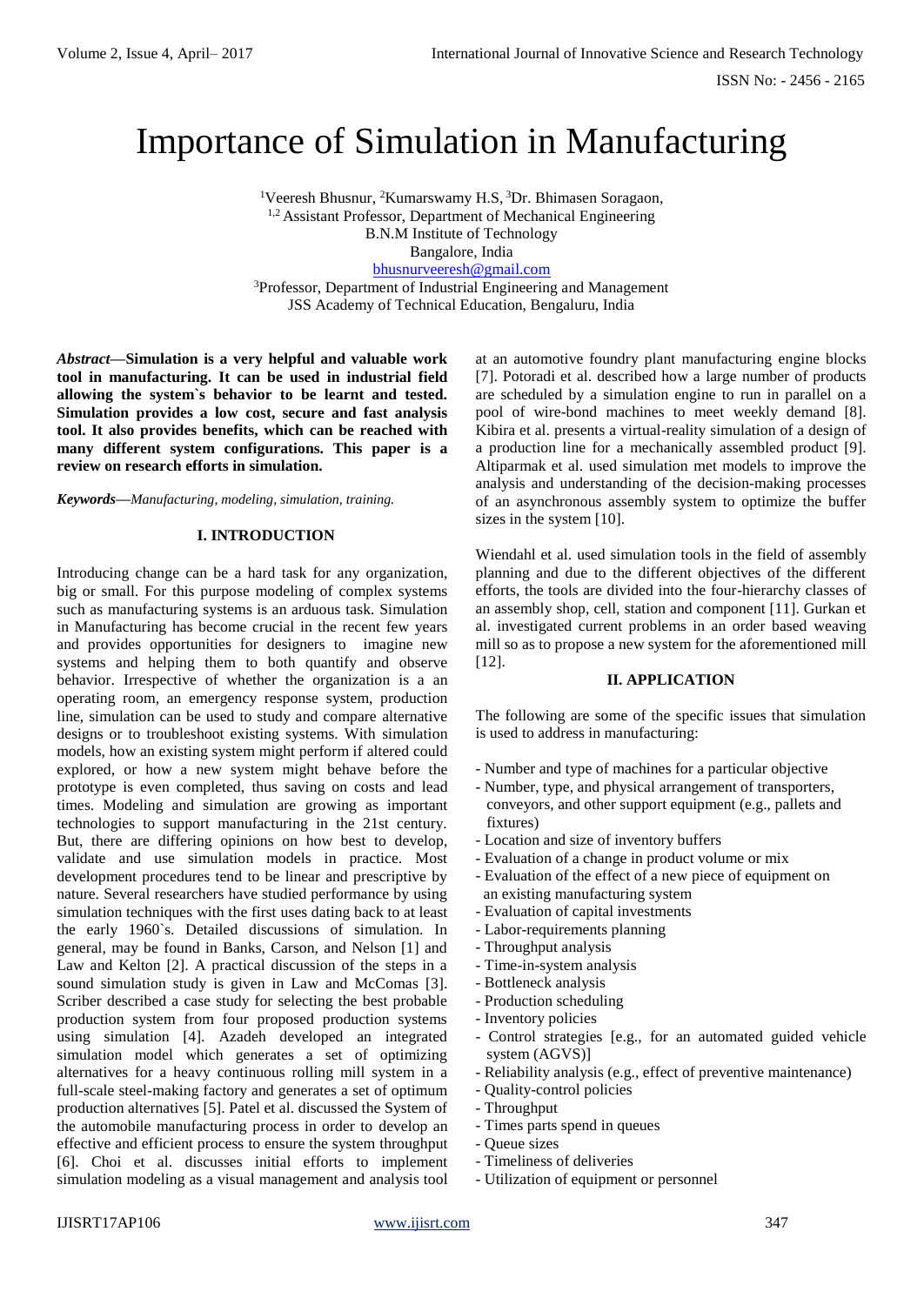#### **III. MANUFACTURING SIMULATION MODEL**

The assembly line simulation model recreates all the operations previously described in a three-dimensional virtual environment. The modeling phase can be subdivided in two main steps:

- Plant lay-out generation;

- Human models inserting and characterization.

The plant lay-out has been designed using CAD software, importing and directly opening all the generated files in eMWorkplace. The plant lay-out organization reflects the results obtained applying one of the traditional methodologies for plant lay-out study and analysis [13], [14].

For what concern human models they can be imported from software libraries and inserted in the simulation model. At the beginning the human model is only able to stand in his waiting position. In order to recreate all the assembly operations it is required to "train" the human model. Each operation is subdivided in basic motions and for each basic motion the software asks to the user to insert specific code consequently allowing the human model to perform the required operations. Particular attention must be paid for information regarding grasp and release operations and the relative human model concentration index as well.

The intrinsic difficulty of such modeling approach is due to the high quantity of information and data required to properly set the human models and the plant lay-out elements. In fact in addition to the motions sequences it's required to insert data regarding:

- Age, gender, physical characteristics, health conditions, skills, efforts, consistency and performances of each human model;

- Weights and dimensions of objects together with grip quality;

- Weight and dimensions of tools used during the operations;

- Worker posture at the origin and destination of lifting operations;

- Frequencies and duration of lifting tasks;

- Process and set-up times of operations not performed by human models [15].

After the modeling phase the successive step is the validation.

#### **IV. VALIDATING THE MODEL**

Validation is necessary to show that the proposed model has an acceptable level of confidence in the performances processing assumed. Validation is also associated with whether the proposed model is indeed an accurate representation of the real system.

A simulation model is a surrogate for actually experimenting with a manufacturing system, which is often infeasible or not

cost-effective. Thus, it is important for a simulation analyst to determine whether the simulation model is an accurate representation of the system being studied, i.e., whether the model is valid. It is also important for the model to be credible; otherwise, the results may never be used in the decision-making process, even if the model is "valid."

The following are some important ideas/techniques for deciding the appropriate level of model detail (one of the most difficult issues when modeling a complex system), for validating a simulation model, and for developing a model with high credibility:

- State definitively the issues to be addressed and the performance measures for evaluating a system design at the beginning of the study.

- Collect information on the system layout and operating procedures based on conversations with the "expert" for each part of the system.

- Delineate all information and data summaries in an "assumptions document," which becomes the major documentation for the model.

- Interact with the manager on a regular basis to make sure that the correct problem is being solved and to increase model credibility.

- Perform a structured walk-through (before any programming is performed) of the conceptual simulation model as embodied in the assumptions document before an audience of all key project personnel.

- Use sensitivity analyses to determine important model factors, which have to be modeled carefully [2].

- Simulate the existing manufacturing system (if there is one) and compare model performance measures (e.g., throughput and average time in system) to the comparable measures from the actual system.

#### **V. SIMULATION SOFTWARE FOR MANUFACTURING APPLICATIONS**

Most organizations that simulate manufacturing or materialhandling systems use a commercial simulation software product, rather than a general-purpose programming language (e.g., C). Furthermore, the two most common criteria for selecting simulation software are *modeling flexibility* (ability to model any system regardless of its complexity or uniqueness) and *ease of use*.

We now define the major types of simulation software for manufacturing. A *simulation language* is a software package that is *general in nature* (in terms of the applications it can address) and where model development is done by "programming." Traditionally, programming meant the development of a simulation model by writing code, but in recent years there has been a strong movement toward simulation languages that employ a graphical model-building approach. Example of simulation languages are Arena, AweSim!, Extend, GPSS/H, Micro Saint, MODSIM III, SES/*workbench*, SIMPLE++, SIMSCRIPT II.5, SIMUL8, and SLX. The major advantage of a *good* simulation language is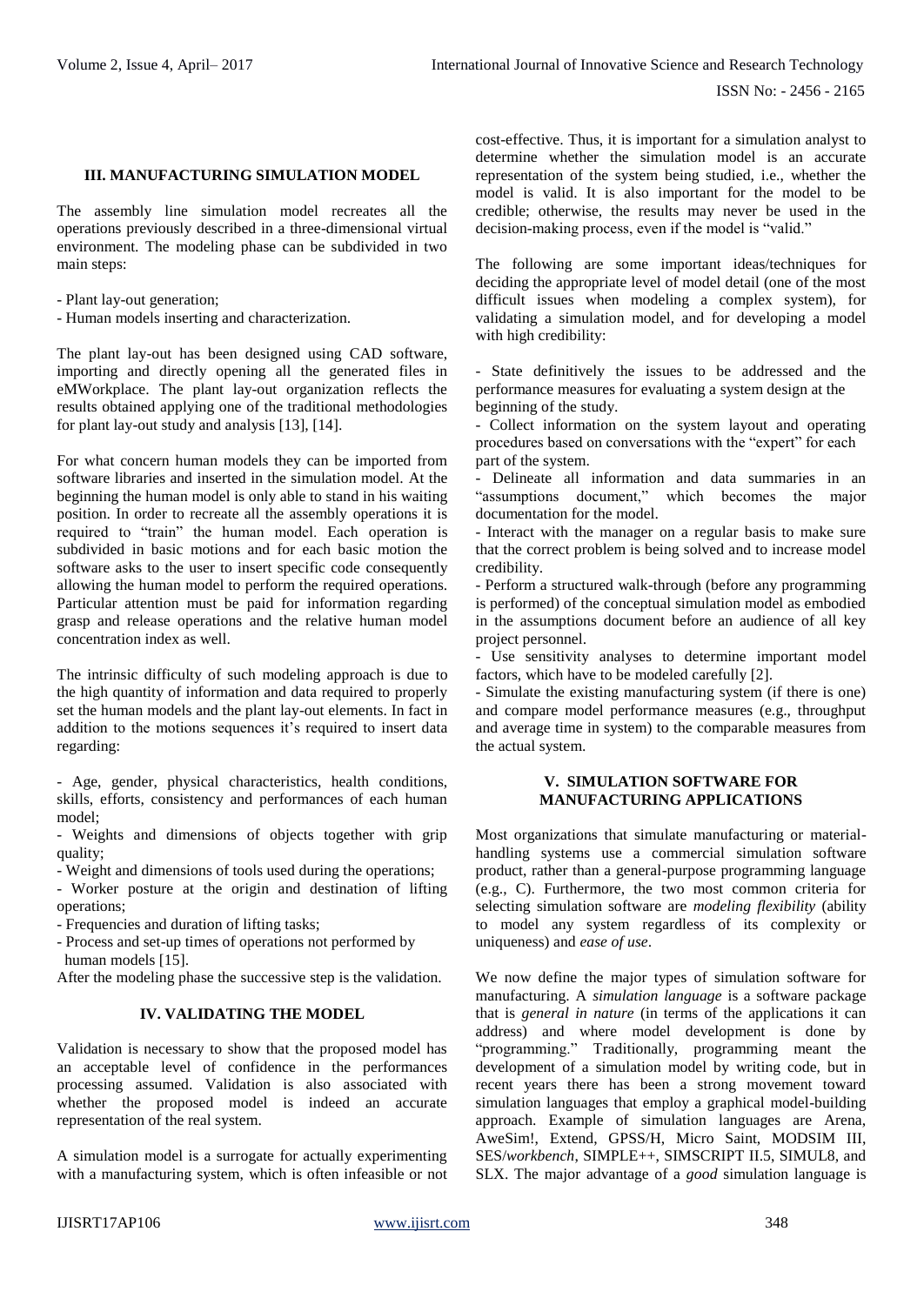modeling flexibility, whereas the major disadvantage is that programming expertise is required.

A *manufacturing-oriented simulation language* is one where the modeling constructs are specifically oriented toward manufacturing or material handling.

Examples of such software are AutoMod and Quest. One advantage of this type of software is that programming time may be reduced (compared to a simulation language) due to powerful constructs for such things as conveyors and AGVS.

In the last five to ten years, there has been considerable interest in having simulation software that is easier to use, which largely means reducing the amount of programming required to build a model. This has given rise to what we call a *manufacturing-oriented simulator*, which is a simulation package designed to model a manufacturing system in a specific class of systems. This type of software has two main characteristics:

- Orientation is toward manufacturing
- Little or no programming is required to build a model (relative to simulation languages)

Examples of simulators are FACTOR/AIM, ProModel, Taylor II, and WITNESS. A simulation model is developed using a simulator by using graphics (e.g., dragging and dropping icons), by selecting items from menus with a mouse, and by filling in dialog boxes. The major advantage of a simulator is that if it is applicable to your problem, then the amount of time required to develop ("program") the model may be reduced considerably. The major disadvantage of simulators is that they are not as flexible as simulation languages, since they do not allow full-blown programming as in simulation languages. Because a simulator that does not allow programming in any shape or form just cannot be as flexible as a simulation language, the vendors of the major manufacturing-oriented simulators have introduced programming into their software in one or both of the following ways:

- The ability to use "programming-like" constructs (e.g., setting values for attributes or global variables, if-then-else logic, etc.) at certain *selected* points in the model-building process
- The ability to call external routines written in a general-purpose programming language at certain *selected* points in the model-building process.

Simulators with either or both of the above programming options are still not, in general, as flexible as a *good*  simulation language where anything can be programmed from scratch. For example, manufacturing simulators have such *fundamental* modeling constructs as machines, parts, and conveyors. Since in the real world conveyors can come in a myriad of forms, there is a good chance that none of the builtin conveyor options is completely correct. Furthermore, because of the fundamental nature of the conveyor modeling construct, it may not be possible to change their logic in a substantive manner.

The distinction between simulation languages and simulators has become less clear in recent years. Languages have gone to graphical user interfaces to increase ease of use and simulators have added some programming capabilities to increase modeling flexibility. However, we can still say that a simulation language is general in nature and uses programming (syntactical or graphical) to develop a model. Simulators, on the other hand, are application specific (for the most part) and, perhaps, at most twenty percent of the model is developed using some form of programming.

### **VI. BENEFITS OF SIMULATION IN MANUFACTURING**

The use of simulation to check out and validate process automation systems, perform software acceptance tests and train operators provides numerous benefits to companies in the process industries. Some of these benefits are discussed below:

*Changing workforce leading to skills gap*, the loss unskilled workers to retirement reduce an organization's ability to identify production problems and take corrective action. Many plants are being operated with raw materials that change frequently based on market conditions. This creates constant swings and instabilities in unit operations. In addition, many units are run to capacity with sophisticated control equipment, making operations much more demanding.

Human errors are costly not only in terms of waste, equipment failure, environmental catastrophes and worker safety. With today's business demands and aging workforce, the need for well-trained operators is increasing.

Operator training simulators (OTSs) remain one of the best ways to train new operators and refresh skills of experienced ones. OTSs enable operators to learn the functionality of the process automation system without the pressure of controlling the actual plant. Both normal and abnormal situation training are possible without jeopardizing the plant, environment personnel.

*Simulator justification*, most often, the justification for acquiring an OTS is based on estimating the reduction in losses. This is easy for high-capacity plants where savings approach millions of dollars for a few days of lost production. Typically, OTSs are purchased as part of a new plant construction project or a major plant or automation upgrade where large capital budgets absorb the cost. Justification comes from the ability of the simulator to check out the automation system and provide operators with a better understanding of a new process. With greater exposure to the simulator, operators gain the confidence to bring the plant up and running quicker, thus shortening startups significantly. Some forward-thinking companies are purchasing OTSs from operating budgets. These companies acquire (OTSs to improve the proficiency of less-experienced operators in existing plants.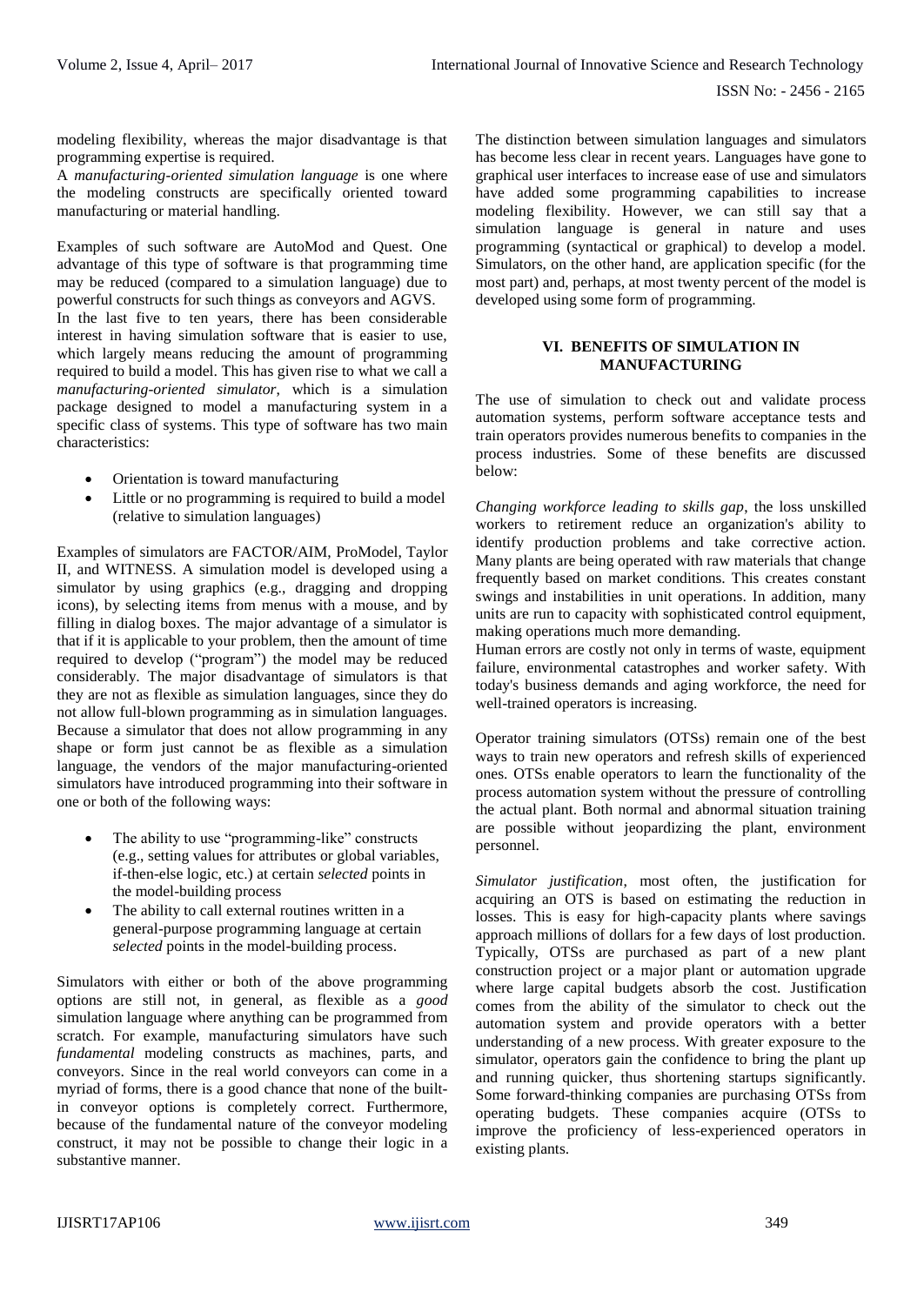*Simulation offers substantial business benefits*. The direct benefit of a simulator is difficult to ascertain. A study conducted by The Electric Power Research Institute (EPRI) estimates a payback of about three months. The savings are attributed to reduced training costs; costs caused by environmental excursions, damage to equipment and improved plant availability. Other companies have conducted, studies on the benefits of OTSs. One company cites that for its ethylene OTS, the benefits come from four quantifiable categories: initial startup savings of eight days, one saved day on subsequent startups on each turnaround, two production days saved each year from improved recovery from upsets and 1% improvement in costs through better plant control [17]. *Enhancing human performance through training*, OTSs are the preferred method to train and certify operations staff prior to plant startup and production. Training operators prior to startup accelerates the learning curve on the new process and automation system. In addition, operators can be trained on upset or emergency conditions that they would normally not encounter during day-to-day plant operations.

*Simulation reduces risk and startup times*. One of the greatest risks of automating a process facility is to ensure that the quality of the automation system application software meets the production requirements of the organization.

Without using a simulation system, the user has no ability to test the application software thoroughly before actual startup and production. Identifying and correcting errors in the offline simulation environment costs 10—100 times less than in the online plant environment [17].

*Simulation system considerations*, to improve ROI from simulation systems, users are adopting best practices for implementing automation system testing and training. To reduce commissioning time and cost, developing simulation models, testing and training are becoming an integral part of the overall automation project life cycle management strategy. Simulation model development, testing and training are not a one-shot deal, but an incremental approach, tightly integrated with the automation project life cycle. This "ground-up" testing facilitates identifying and eliminating errors early in the project cycle before being propagated throughout the system. As all plants change over time, especially during the first year or two after commissioning, it is important to have resources available to keep the models up-to-date. In addition, companies are establishing comprehensive testing and training programs. OTS is only one element of a good training program. Other elements include course work, site visits to similar plants, and computer based training to name a few[16].

## **VII. CONCLUSION**

The simulation model recreates all the assembly operations in a three-dimensional virtual environment giving the possibility to see, during the animation the human models performing the required operations. In such context the simulation has been used as cognitive tool. In fact the validation of the simulation model has required detailed discussions with system's experts as well as iterative integration of sequence motions.

For most simulation studies of manufacturing systems, we are interested in the long-run (or steady state) behavior of the system, i.e., its behavior when operating in a "normal" manner. On the other hand, simulations of these kinds of systems generally begin with the system in an empty and idle state. This results in the output data from the beginning of the simulation run not being representative of the desired "normal" behavior of the system. often run for a certain amount of time, the warm-up period, before the output data are actually used to estimate the desired performance measure. The use of simulation to check out and validate process automation systems, perform software acceptance tests and train operators provides numerous benefits to companies in the process industries. These benefits are from enhancing operator performance to incident avoidance.

#### **REFERENCES**

[1] Banks, J., Carson J. S., Nelson B. L., Discrete event system simulation, 1996, 2d ed, Upper Saddle River, New Jersey, Prentice-Hall.

[2] Law, A. M., Kelton, W. D., Simulation modeling and analysis, 1991, 2d ed., New York, McGraw- Hill.

[3] Law, A. M., McComas, M. G., Secrets of successful simulation studies, Industrial Engineering 22: 47-48, 51-53, 72.

[4] Scriber T. J. 'An introduction to simulation using GPSS/H', 1991, New York, Wiley.

[5] Azadeh, M. A., 'Optimization of a heavy continuous rolling mill system via simulation' Proceedings of the Seventh International Conference on Industrial Engineering and Engineering Management, 2000, Guangzhou, China pp. 378- 384.

[6] Patel, V., J. Ashby, and J. Ma. 2002. Discrete event simulation in automotive Final Process System, Proceedings of the 2002 Winter Simulation Conference, ed. E. Yücesan, C.-H. Chen, J. L. Snowdon, and J. M. Charnes, pp. 1030-1034, San Diego, California.

[7] Choi, S.D., A.R. Kumar, and A. Houshyar., 'A simulation study of an automotive foundry plant manufacturing engine blocks' Proceedings of the 2002 Winter Simulation Conference, ed. E. Yücesan, C. H. Chen, J. L. Snowdon, and J. M. Charnes, 2002 San Diego, California, pp.1035- 1040.

[8] Potoradi, J., O.S. Boon, S.J. Mason, J. W. Fowler, and M. E. Pfund,

'Using simulation- based scheduling to maximize demand fulfillment in a semiconductor assembly facility' Proceedings of the 2002 Winter Simulation Conference, ed. E. Yücesan, C.H. Chen, J. L. Snowdon, and J. M. Charnes, 2002, San Diego, California pp.1857-1861.

[9] Kibira, D., McLean C., 'Virtual reality simulation of a mechanical assembly production line' Proceedings of the 2002 Winter Simulation Conference, ed. E. Yücesan, C. H. Chen, J.